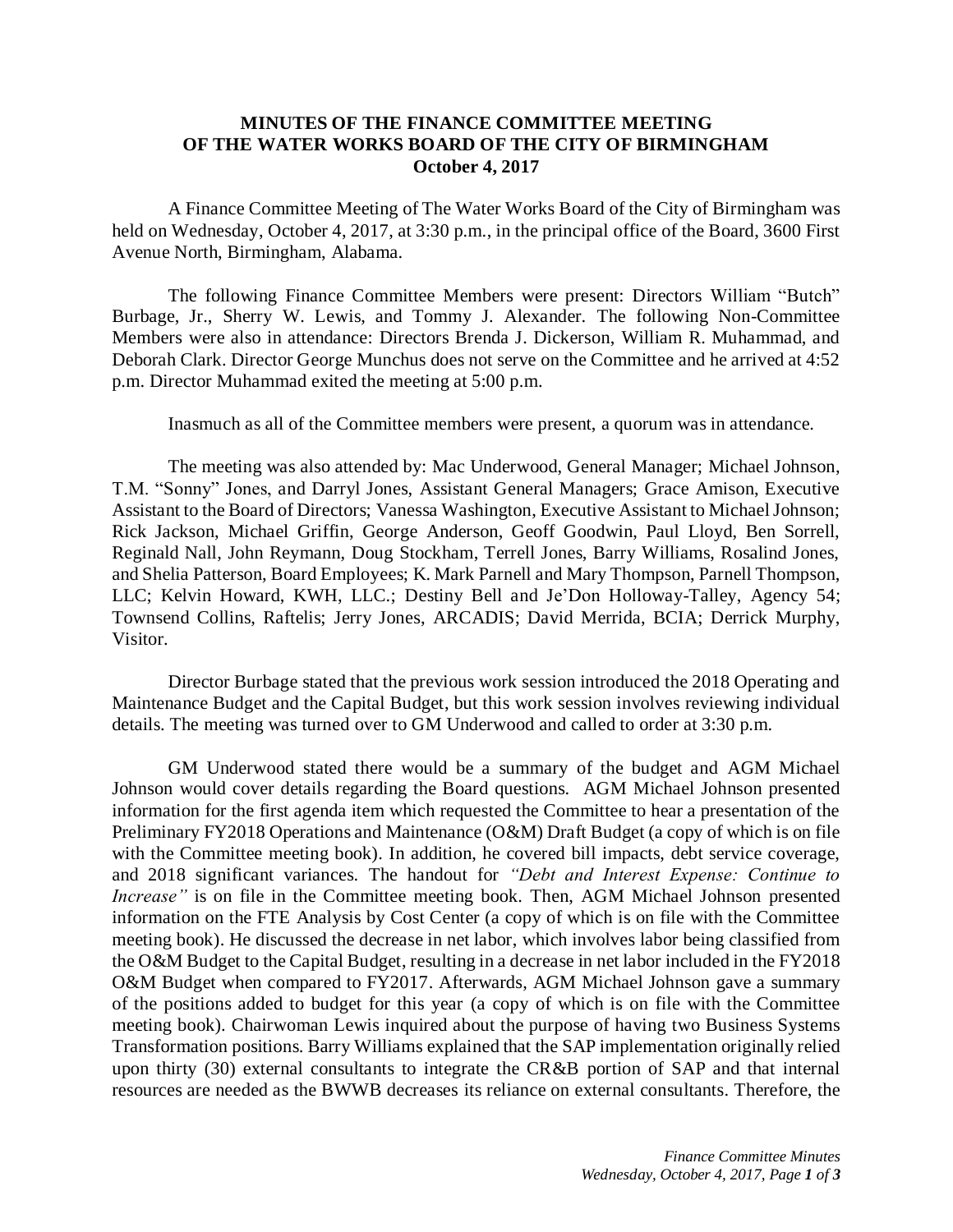Business Systems Transformation Department is having to build up the department to reduce the dependency on external consultants. Per GM Underwood, there will be a detailed presentation on SAP as requested by Director Clark. There was further discussion among the group about budget positions and SAP. GM Underwood suggested a separate meeting to discuss SAP. GM Underwood and AGM Michael Johnson reviewed the debt service costs and the components that make up the budget. Director Alexander stated he would like to have a study to install automatic meter readers. Chairwoman Lewis requested for GM Underwood to get the information the company already has on automatic meter reading to Director Alexander. The group agreed to look at the possibility of automatic meter reading later. Next there was discussion about SAP training and hiring employees internally and allowing them the opportunity to move up within the company. GM Underwood indicated that the company has a BWWB University Program. He also stated the company has a Supervisory Training Program and other training programs to assist employees to be prepared for certain jobs. Per GM Underwood, 70% of the Leadership Development Program participants received a promotion. Next, AGM Michael Johnson reviewed the BWWB Consulting Budget-2018 Proposal with the Board (a copy of which is on file with the Committee meeting book). Director Muhammad expressed concern about the consulting budget and money for legal being shown for Fuston, Pettway, & French LLP for 2017 during a time they were no longer working for the company. GM Underwood stated that the budget was done in November and the legal money is being shown under them, because they were listed as the attorneys for a portion of the 2017 year. GM Underwood clarified that the information provided was for budget not for displaying expenditures. Then, there was a round table discussion on net dollars. AGM Michael Johnson explained that net dollars represented what was being charged to the operating budget and concluded his presentation.

GM Underwood recapped the following from the Finance Committee Meeting: look at the SAP project in total; bring information on automated meter reading *(not before the budget)*; BWWB University training information will be provided to Director Alexander; and the SAP budget and positions will be provided to the full Board. Then, Chairwoman Lewis indicated she wanted management to see if the water rate increase could be reduced lower than 3.9%. She inquired as to the cost to customers' water bill with the 3.9% rate. AGM Michael Johnson replied that the dollar amount would be a \$2.03 increase on the customer's bill. Next, Director Munchus stated questions he raised had not been addressed. He wanted to know: why the half million dollars was removed from the Economic Development Program, pay for performance status, longevity status, and bonuses status. In addition, he requested an organizational chart to show executive management positions such as General Manager, Assistant General Managers, and Managers.

Next, agenda item two requested the Committee to hear a presentation of the FY2018 Draft Capital Budget (a copy of which is on file with the Committee meeting book). AGM Sonny Jones gave a presentation of the Capital Budget. He addressed Director Munchus's concern about funding a half million dollars for the Economic Development Program. Per Director Munchus, there are other water systems available for acquisitions, however; a feasibility study needs to be done. Director Burbage said the Committee would take funding the Economic Development Program under advisement. AGM Sonny Jones continued the presentation and briefed the Committee on the Ten-Year Capital Improvement Budget. Director Burbage asked if anyone had questions and stated that a budget hearing was scheduled. He asked Board members to send questions to GM Underwood and they all would meet again within two weeks.